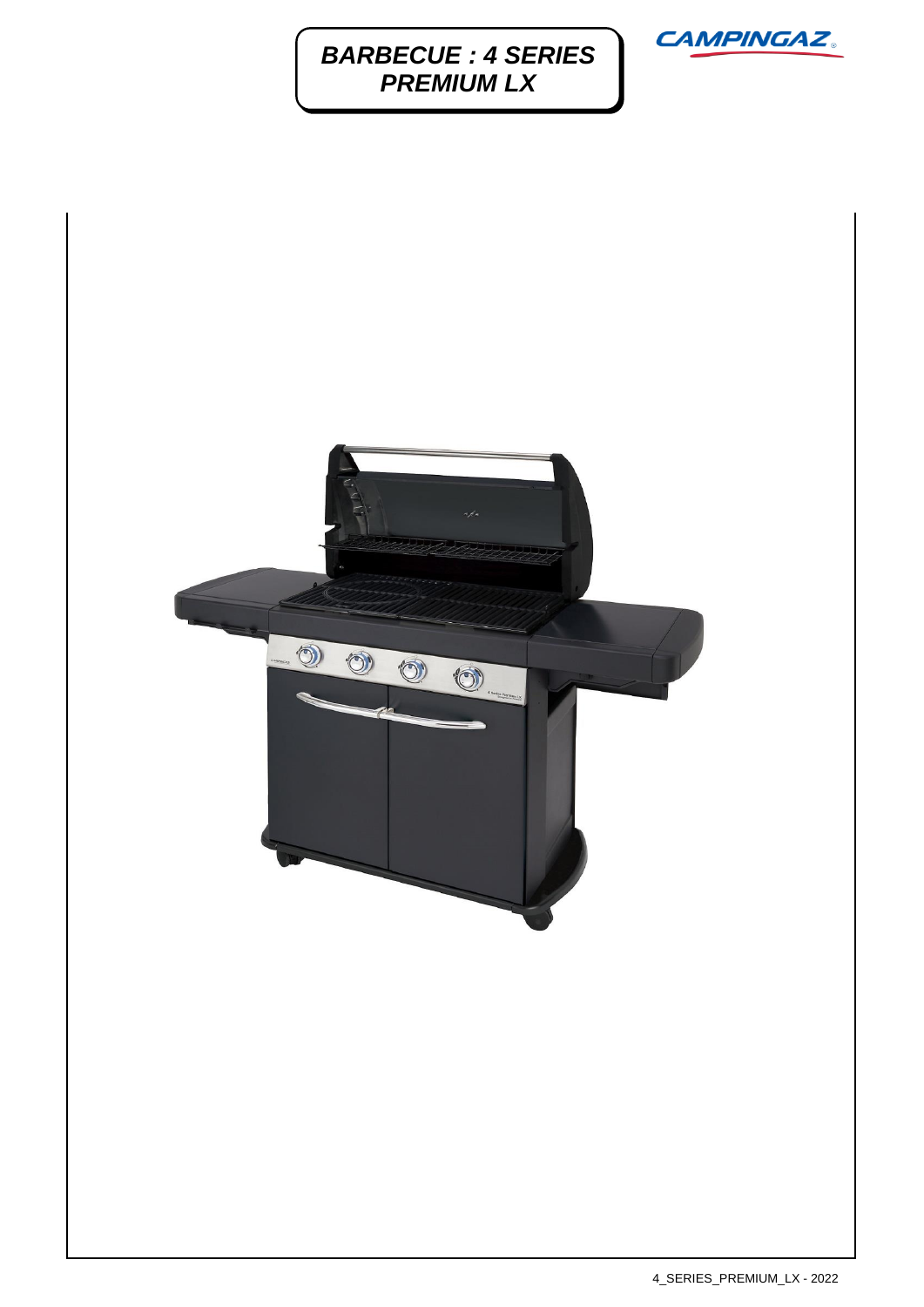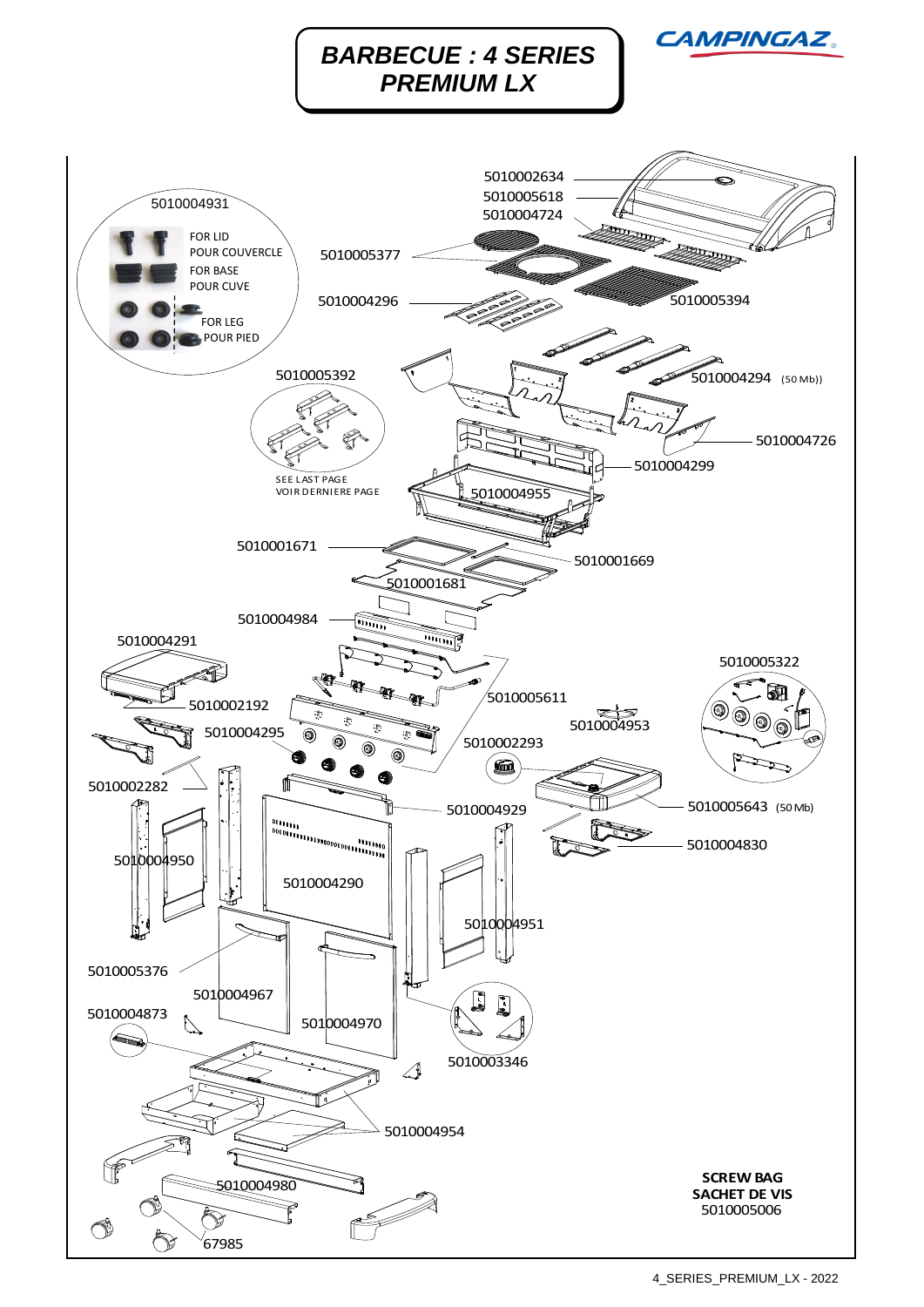

## *BARBECUE : 4 SERIES PREMIUM LX*

| <b>SPARE PARTS</b><br>REF. | <b>POINTS</b> | <b>EN DESCRIPTIONS</b>                                                                                    | <b>FR DESCRIPTIONS</b>                                                                                                      |
|----------------------------|---------------|-----------------------------------------------------------------------------------------------------------|-----------------------------------------------------------------------------------------------------------------------------|
| 67985                      | 90            | SET OF WHEELS (x2)                                                                                        | <b>ENSEMBLE ROUES (x2)</b>                                                                                                  |
| 5010001669                 | 30            | <b>GREASE DRAWER TENT</b>                                                                                 | TENTE TIROIR RAMASSE GRAISSE                                                                                                |
| 5010001671                 | 50            | <b>GREASE PLATE (x1)</b>                                                                                  | PLATEAU RAMASSE GRAISSE (x1)                                                                                                |
| 5010001681                 | 60            | <b>HEAT SHIELD</b>                                                                                        | PARE CHALEUR                                                                                                                |
| 5010002192                 | 40            | <b>USTENSIL HOOK</b>                                                                                      | PORTE USTENSILES                                                                                                            |
| 5010002282                 | 30            | REINFORCEMENT WIRE SIDE SHELF                                                                             | FIL RENFORT ETAGERE                                                                                                         |
| 5010002293                 | 50            | KNOB FOR SIDE STOVE                                                                                       | <b>VOLANT POUR RECHAUD LATERAL</b>                                                                                          |
| 5010002634                 | 50            | THERMOMETER WITH BEZEL                                                                                    | THERMOMETRE AVEC COUPELLE                                                                                                   |
| 5010003346                 | 40            | AXLE SUPPORTS FOR DOORS (MOD. 2016 AND<br>AFTER) + 2 CHASSIS SQUARES                                      | SUPPORTS AXE PORTES (MOD. A PARTIR DE<br>2016) + 2 EQUERRES CHASSIS                                                         |
| 5010004290                 | 130           | <b>REAR PANEL</b>                                                                                         | <b>PANNEAU ARRIERE</b>                                                                                                      |
| 5010004291                 | 190           | LEFT SIDE TABLE W/ USTENSIL HOOK                                                                          | ETAGERE GAUCHE AVEC PORTE USTENSILES                                                                                        |
| 5010004294                 | 180           | STAINLESS STEEL BURNER 50Mb                                                                               | <b>BRULEUR INOX 50Mb</b>                                                                                                    |
| 5010004295                 | 60            | KNOB (X3)                                                                                                 | VOLANT (X3)                                                                                                                 |
| 5010004296                 | 120           | <b>ENAMELLED STEEL HEAT DIFFUSER (X1)</b>                                                                 | DIFFUSEUR DE CHALEUR ACIER EMAILLE (X1)                                                                                     |
| 5010004299                 | 80            | <b>WINDSHIELD (BLACK)</b>                                                                                 | PAREVENT (NOIR)                                                                                                             |
| 5010004724                 | 90            | <b>WARMING GRID (X2)</b>                                                                                  | <b>GRILLE DE MIJOTAGE (X2)</b>                                                                                              |
| 5010004726                 | 320           | KIT OF REMOVABLE PARTS (FIREBOX)                                                                          | KIT DE PARTIES AMOVIBLES (CUVE)                                                                                             |
| 5010004830                 | 60            | SIDE SHELF SUPPORTS (RIGHT AND LEFT) -<br><b>TEXTURED DARK GREY</b>                                       | SUPPORTS ETAGERE (DROITE ET GAUCHE) -<br><b>GRAINE GRIS FONCE</b>                                                           |
| 5010004873                 | 50            | MAGNETS (X2)                                                                                              | AIMANTS (X2)                                                                                                                |
| 5010004929                 | 50            | TROLLEY TOP REINFORCEMENT BAR                                                                             | BARRE SUPERIEURE DE RENFORT CHARIOT                                                                                         |
| 5010004931                 | 50            | LID PADS(x2) + BASE CUSHIONS(x2) + LEG<br>GROMMETS(x4)                                                    | PATINS COUVERCLE(x2) + BOUCHONS CUVE(x2)<br>+ RONDELLES PIED(x4)                                                            |
| 5010004950                 | 210           | LEFT SIDE PANEL W/ LEGS (MOD. 2018-2019)                                                                  | PANNEAU GAUCHE AVEC PIEDS (MOD. 2018-<br>2019)                                                                              |
| 5010004951                 | 210           | RIGHT SIDE PANEL W/ LEGS (MOD. 2018-2019)                                                                 | PANNEAU DROITE AVEC PIEDS (MOD. 2018-2019)                                                                                  |
| 5010004953                 | 60            | SIDE STOVE PAN SUPPORT                                                                                    | SUPPORT DE CASSEROLE RECHAUD LATERAL                                                                                        |
| 5010004954                 | 250           | CHASSIS (MOD. 2018 AND AFTER)                                                                             | CHASSIS (MOD. A PARTIR DE 2018)                                                                                             |
| 5010004955                 | 210           | BASE FRAME (MOD. 2018 AND AFTER)                                                                          | CADRE SUPPORT DE CUVE (MOD. A PARTIR DE<br>2018)                                                                            |
| 5010004967                 | 240           | LEFT DOOR WITHOUT HANDLE - DARK GREY                                                                      | PORTE GAUCHE SANS POIGNEE - GRIS FONCE                                                                                      |
| 5010004970                 | 240           | RIGHT DOOR WITHOUT HANDLE - DARK GREY                                                                     | PORTE DROITE SANS POIGNEE - GRIS FONCE                                                                                      |
| 5010004980                 | 120           | SKIRT (MOD. 2018 AND AFTER)                                                                               | JUPE (MOD. A PARTIR DE 2018)                                                                                                |
| 5010004984                 | 60            | <b>TOP FRONT PANEL</b>                                                                                    | <b>CONSOLE HAUT</b>                                                                                                         |
| 5010005006                 | 80            | <b>SCREW BAG</b>                                                                                          | SACHET DE VIS                                                                                                               |
| 5010005322                 | 300           | ELECTRONIC IGNITION SET                                                                                   | KIT ALLUMAGE ELECTRONIQUE                                                                                                   |
| 5010005376                 | 120           | CHROMED STEEL HANDLE (LEFT OR RIGHT) +<br>SCREWS (MOD. 2019 AND AFTER)                                    | POIGNEE ACIER CHROME (GAUCHE OU DROITE)<br>+ VIS (MOD. A PARTIR DE 2019)                                                    |
| 5010005377                 | 270           | + CIRCLE) - MATTE (MOD. 2019 AND AFTER)                                                                   | ENAMELLED CAST IRON COOKING GRID (FRAME GRILLE DE CUISSON FONTE EMAILLEE (CADRE +<br>CERCLE) - MATE (MOD. A PARTIR DE 2019) |
| 5010005392                 | 180           | KIT OF ELECTRODES + HOUSINGS                                                                              | KIT ELECTRODES + SUPPORTS                                                                                                   |
| 5010005394                 | 210           | ENAMELLED CAST IRON COOKING GRID - MATTE GRILLE DE CUISSON FONTE EMAILLEE - MATE<br>(MOD. 2019 AND AFTER) | (MOD. A PARTIR DE 2019)                                                                                                     |
| 5010005611                 | 1000          | CONTROL PANEL + STOVE PIPE 50Mb                                                                           | CONSOLE + TUBULURE RECHAUD 50Mb                                                                                             |
| 5010005618                 | 760           | ENAMELLED LID WITH THERMOMETER - BLACK                                                                    | COUVERCLE EMAILLE AVEC THERMOMETRE -<br><b>NOIR</b>                                                                         |
| 5010005643                 | 620           | SIDE BURNER TABLE WITH STAINLESS STEEL<br>HOSE 50Mb (De)                                                  | ETAGERE RECHAUD LATERAL AVEC TUYAU<br>INOX 50Mb (De)                                                                        |